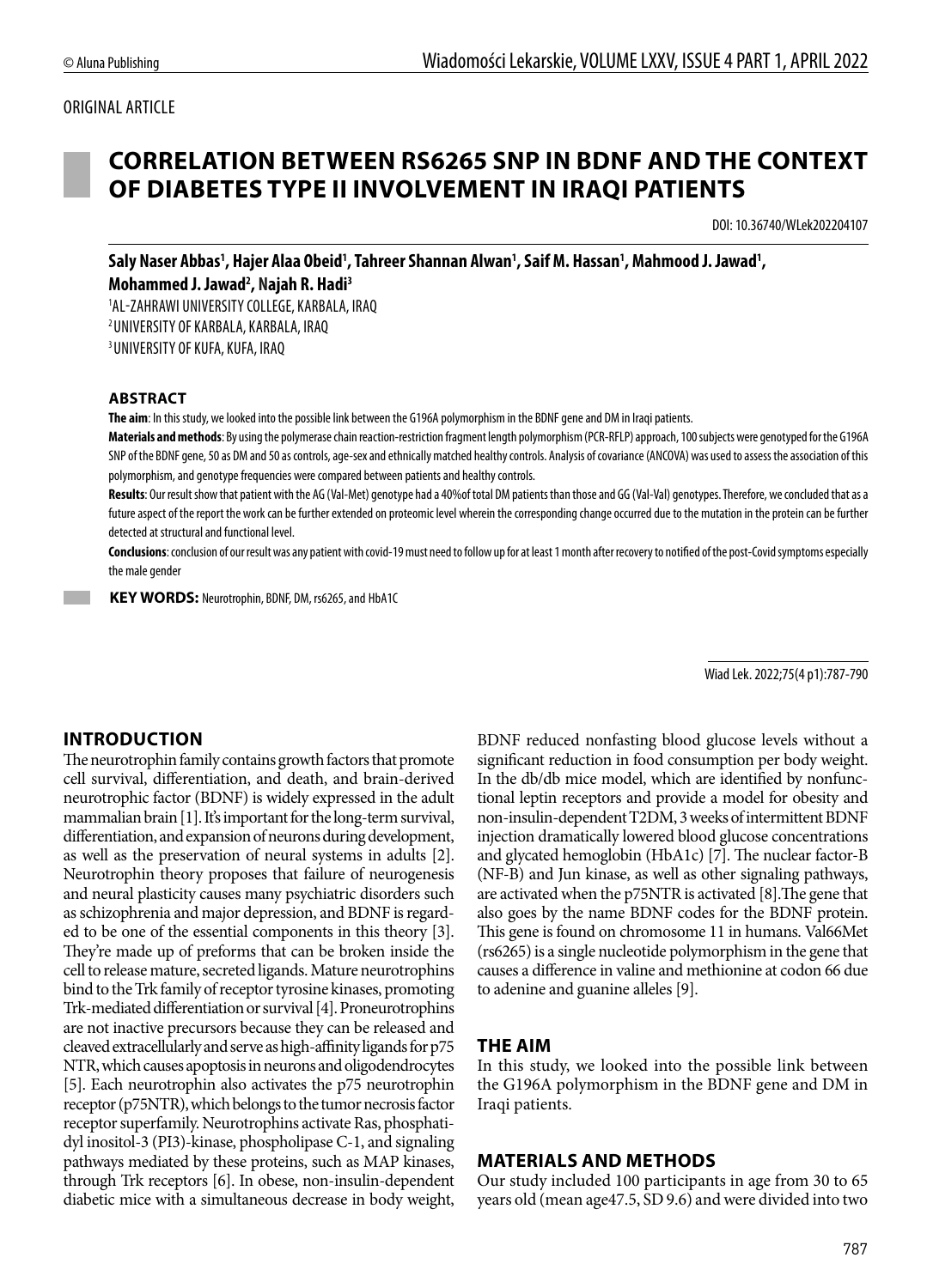

**Fig 1.** Genomic DNA Bands of Blood



**Fig 2.** Amplicon Bands of Target region of BDNF **Fig 3.** SNP obtained sequences by Tex Shade

groups: DM (50 patients) and control (50 participants). This study was conducted in Karbala City, the capital of Karbala Province, which is located in the heart of Iraq from December 2020 to August 2021.

# **GENOTYPING**

All participants had four milliliters of venous blood drawn into EDTA anticoagulant polypropylene tubes. All participants gave written agreement to be included in the study and were told about it. The Karbala University of Medical Science Ethical Committee evaluated and approved our protocol. A simple salting-out process was used to extract genomic DNA from patients' peripheral blood leukocytes [10]. A polymerase chain reaction–restriction fragment length polymorphism (PCR–RFLP) approach was used to identify the BDNF Val-66Met polymorphism (dbSNP ID rs6265) at position G196A,

**Table I.** Participants' baseline phenotypes and rs6265 (Val66Met) genotype distribution

| <b>Phenotypes</b>            | SD   |      |
|------------------------------|------|------|
| Individual (n) DM group      | 50   |      |
| Age mean (years)             | 47.5 | 9.6  |
| HbA1C mean (kg/m2)           | 7.4  | 6.72 |
| Individual (n) control group | 50   |      |
| Age mean (years)             | 40.9 | 4.3  |
| HbA1C mean (kg/m2)           | 5.2  | 3.2  |



as previously reported.In brief, PCR was used to amplify the 272-bp region of the BDNF gene, which included the Val66Met polymorphism location. The restriction enzyme NlaIII was used to digest the PCR product overnight at 37 °C. Electrophoresis on an 8% polyacrylamide gel was used to identify the genotype, which was then stained with ethidium bromide and observed under ultraviolet light [11].

### ANALYTICAL STATISTICS

Analysis of covariance (ANCOVA) was used to assess the relationship between the Val66Met polymorphism between control and DM genotypesfrequencies between patients. We considered probability values of 0.05 or less to be statistically significant in this investigation. SPSS v. 26 was used for statistical analysis.

# **RESULTS**

Table (I) summarizes the baseline phenotypes and Val66Met genotypes of the participants in our study. The control group (normal HbA1C) and the patients were divided into two groups. Whenever the genotype frequencies of the Val66Met polymorphism were compared between these two groups, significant differences ( $P < 0.05$ ) were found, table (II). Figure (1) was showed the Agarose Gel Electrophoresis of the DNA, figure (2) was showed that BDNF region Amplicons Bands, and figure (3) was showed Tex Shade of SNP sequences.

Agarose Gel Electrophoresis of Genomic DNA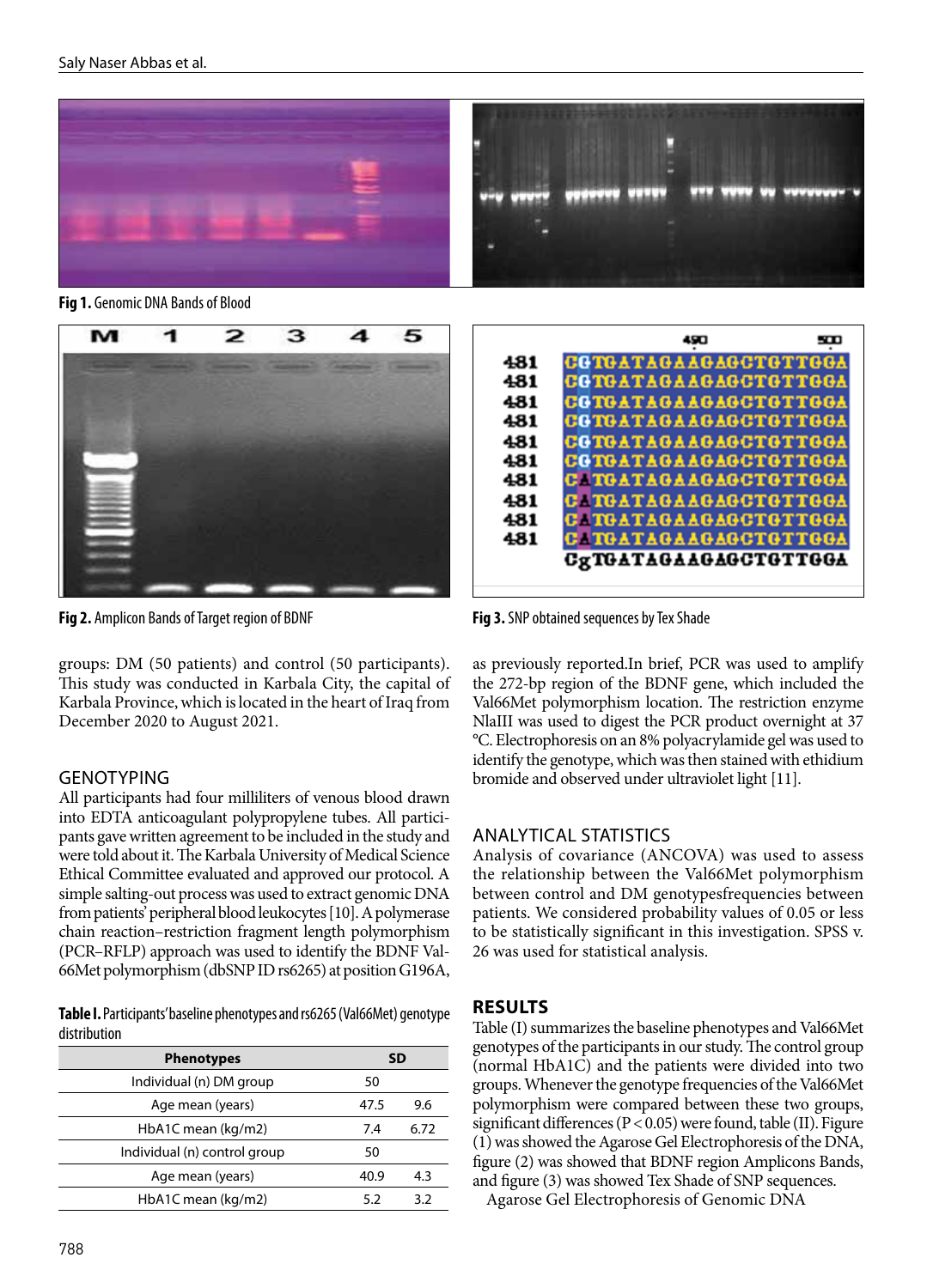| Genotype                | <b>DM</b> |           | <b>OR</b> | 95% CI |              |         |
|-------------------------|-----------|-----------|-----------|--------|--------------|---------|
|                         | occur     | Not occur |           | Lower  | <b>Upper</b> | P value |
| G/G                     | 2(8%)     | 23 (92%)  | 0.005     |        |              |         |
| G/A                     | 19 (95%)  | 1 (5%)    |           |        |              |         |
| cohort $DM = Occur$     |           | 0.084     | 0.022     | 0.319  | < 0.05       |         |
| cohort $DM = Not occur$ |           | 18.40     | 2.71      | 124.73 |              |         |

#### **Table II.** DM Patients genotype frequencies

# **DISCUSSION**

We investigated the putative link between the Val66Met (rs6265) polymorphism of the BDNF gene and DM in 40 patients in this study, and to our knowledge, this is the first study of its kind in Iraq. In this investigation, the Val66Met polymorphism was found to be strongly associated to DM, as well as DM with G/A (Met-Met) and GG (Val-Val) genotypes. DM is unquestionably exacerbated by metabolic and genetic variables, such as a lack of physical activity and the consumption of high-fat meals [12]. Differences in genetic makeup, on the other hand, may lead to variations in risk of DM in a group living in the same environment [13]. The BDNF gene encodes a neurotrophin family of growth factors that bind to the tyrosine kinase receptor tropomyosin-related kinase B (TrkB) and activate signaling [14]. It became pertinent to select and study such a gene that is common to DMT2 and Neurological disorder. BDNF was found to be one of such genes. Owing to this great significance of BDNF it was selected as target gene to be studied in terms of its SNPs [15]. A list of reported SNPs in BDNF were searched in dbSNP and one of them rs6265 at position 27,658,369 on chromosome 11 was selected for further studies. The aim was to check the frequency of this G to A Polymorphism in the test samples [16]. For this, the primer set was designed and amplification was performed on 100 diabetic samples. No control was taken as the purpose was to check the frequency of SNP in DMT2 samples only and not to compare with Non diabetic ones. The sequencing result when analyzed by Bioinformatics tool clearly indicated that four diabetic samples (Sample number 2, 3, 4 and 6) were found to have A instead of G (rs6265) at position (chr 11: 27,658,369) that corresponds to val66met polymorphism.

# **CONCLUSIONS**

The connection of the Val66Met polymorphism of the BDNF gene with DM as a DM trait was validated in the population of centralIraq in our study. Patient with the AG (Val-Met) genotype had a 40%of total DM patients than those and GG (Val-Val) genotypes.

# RECOMMENDATION

Further study on a wider and large sample set is recommended. As a future aspect of the report the work can be further extended on proteomic level wherein the corresponding change occurred due to the mutation in the protein can be further detected at structural and functional level.

# **REFERENCES**

- 1. Skaper S.D. The neurotrophin family of neurotrophic factors: an overview. Methods Mol Biol. 2012; 846: 1-12.
- 2. Skaper S.D. Neurotrophic Factors: An Overview. Methods Mol Biol. 2018; 1727: 1-17.
- 3. Ivanisevic L., Saragovi H.U. Chapter 224 Neurotrophin. In: Kastin AJ, editor. Handbook of Biologically Active Peptides (Second Edition). Boston: Academic Press. 2013, 1639p.
- 4. Reichardt L.F. Neurotrophin-regulated signalling pathways. Philos Trans R Soc Lond B Biol Sci. 2006; 361(1473): 1545.
- 5. Huang E.J., Reichardt L.F. Neurotrophin: roles in neuronal development and function. Annu Rev Neurosci. 2001; 24: 677-736.
- 6. Vilar M., Charalampopoulos I., Kenchappa R.S. et al. Activation of the p75 neurotrophin receptor through conformational rearrangement of disulphide-linked receptor dimers. Neuron. 2009; 62(1): 72-83.
- 7. Ono M., Itakura Y., Nonomura T. et al. Intermittent administration of brain-derived neurotrophic factor ameliorates glucose metabolism in obese diabetic mice. Metabolism. 2000; 49(1): 129.
- 8. Matheson C.R., Carnahan J., Urich J.L. et al. Glial cell line-derived neurotrophic factor (GDNF) is a neurotrophic factor for sensory neurons: comparison with the effects of the neurotrophin. J Neurobiol. 1997; 32(1): 22-32.
- 9. Barde Y.A. Neurotrophin. In: Henry HL, Norman AW, editors. Encyclopedia of Hormones. New York: Academic Press. 2003, 53p.
- 10. Miller S.A., Dykes D.D., Polesky H.F. A simple salting out procedure for extracting DNA from human nucleated cells. Nucleic Acids Res. 1988; 16(3): 1215.
- 11. Martínez-Ezquerro J.D., Rendón-Macías M.E., Zamora-Mendoza G. et al. Association Between the Brain-derived Neurotrophic Factor Val66Met Polymorphism and Overweight/Obesity in Pediatric Population. Arch Med Res. 2017; 48(7): 599-608.
- 12. American Diabetes A. Diagnosis and classification of diabetes mellitus. Diabetes Care. 2009; 32(1): 62.
- 13. Wardle J., Carnell S., Haworth C.M., Plomin R. Evidence for a strong genetic influence on childhood adiposity despite the force of the obesogenic environment. Am J Clin Nutr. 2008; 87(2): 398-404.
- 14. Acheson A., Conover J.C., Fandl J.P. et al. A BDNF autocrine loop in adult sensory neurons prevents cell death. Nature. 1995; 374(6521): 450.
- 15. Green E.K., Raybould R., Macgregor S. et al. Genetic variation of brainderived neurotrophic factor (BDNF) in bipolar disorder: case-control study of over 3000 individuals from the UK. Br J Psychiatry. 2006; 188: 5-21.
- 16. Losenkov I.S., Mulder N.J.V., Levchuk L.A. et al. Association Between BDNF Gene Variant Rs6265 and the Severity of Depression in Antidepressant Treatment-Free Depressed Patients. Front Psychiatry. 2020; 11:38.